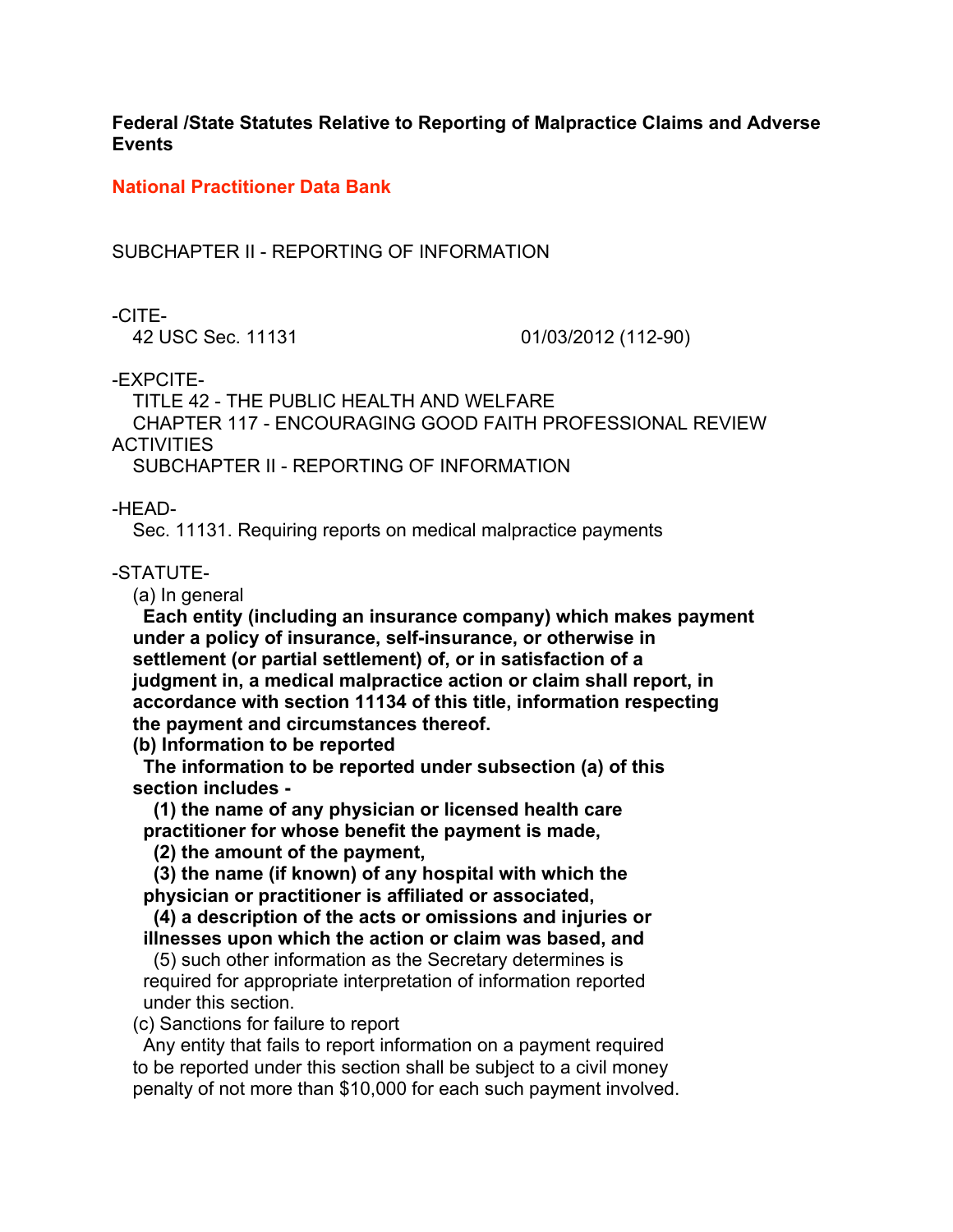Such penalty shall be imposed and collected in the same manner as civil money penalties under subsection (a) of section 1320a-7a of this title are imposed and collected under that section. (d) Report on treatment of small payments

 The Secretary shall study and report to Congress, not later than two years after November 14, 1986, on whether information respecting small payments should continue to be required to be reported under subsection (a) of this section and whether information respecting all claims made concerning a medical malpractice action should be required to be reported under such subsection.

-SOURCE-

 (Pub. L. 99-660, title IV, Sec. 421, Nov. 14, 1986, 100 Stat. 3788.)

-End-

## -CITE-

42 USC Sec. 11134 01/03/2012 (112-90)

-EXPCITE-

 TITLE 42 - THE PUBLIC HEALTH AND WELFARE CHAPTER 117 - ENCOURAGING GOOD FAITH PROFESSIONAL REVIEW **ACTIVITIES** SUBCHAPTER II - REPORTING OF INFORMATION

-HEAD-

Sec. 11134. Form of reporting

# -STATUTE-

(a) Timing and form

 **The information required to be reported under sections 11131, 11132(a), and 11133 of this title shall be reported regularly (but not less often than monthly) and in such form and manner as the Secretary prescribes. Such information shall first be required to be reported on a date (not later than one year after November 14, 1986) specified by the Secretary.**

 **(b) To whom reported**

 **The information required to be reported under sections 11131, 11132(a), and 11133(b) of this title shall be reported to the Secretary, or, in the Secretary's discretion, to an appropriate private or public agency which has made suitable arrangements with**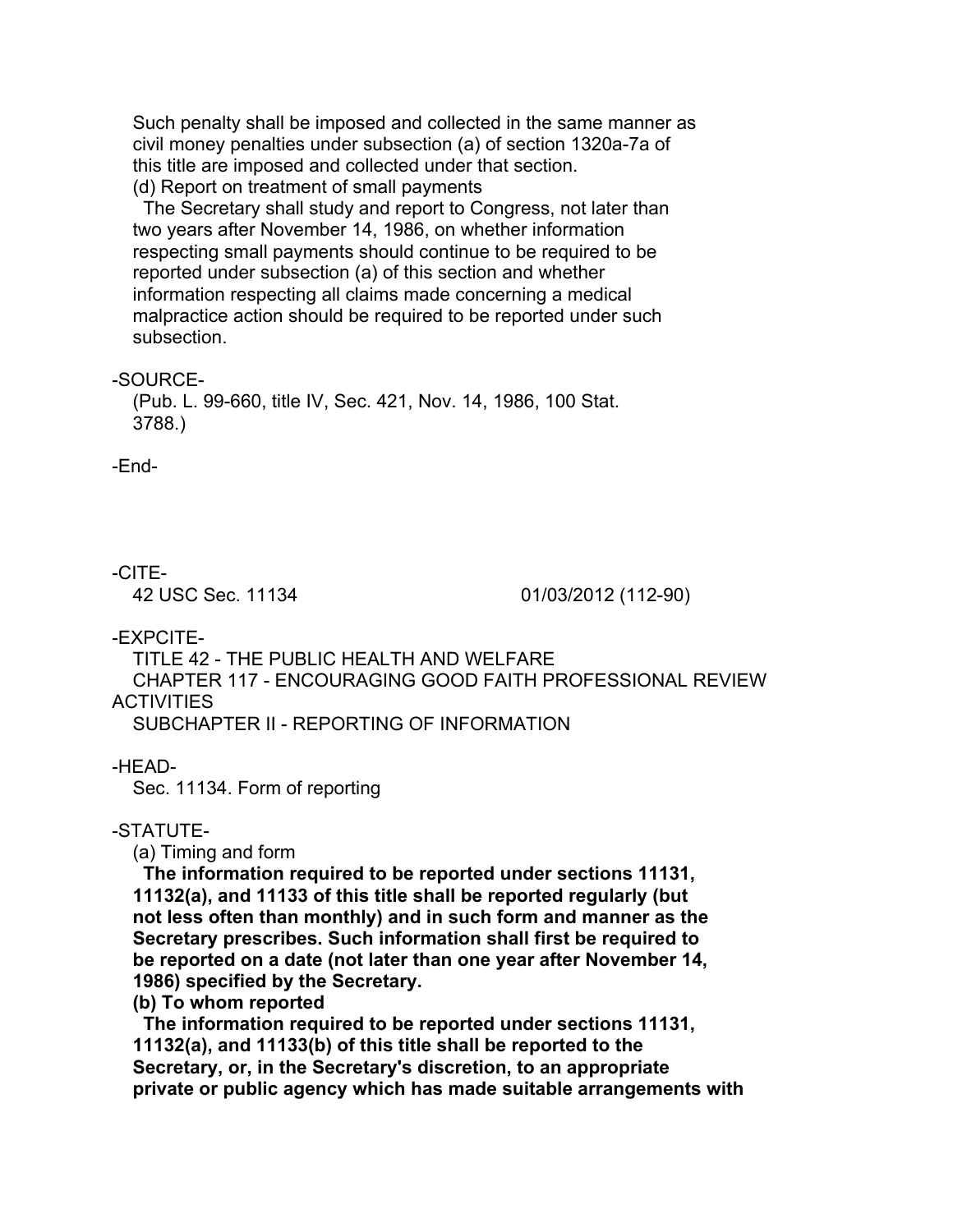**the Secretary with respect to receipt, storage, protection of confidentiality, and dissemination of the information under this subchapter.**

 **(c) Reporting to State licensing boards**

 **(1) Malpractice payments**

 **Information required to be reported under section 11131 of this title shall also be reported to the appropriate State licensing board (or boards) in the State in which the medical malpractice claim arose.**

(2) Reporting to other licensing boards

 Information required to be reported under section 11133(b) of this title shall also be reported to the appropriate State licensing board in the State in which the health care entity is located if it is not otherwise reported to such board under subsection (b) of this section.

### -SOURCE-

 (Pub. L. 99-660, title IV, Sec. 424, Nov. 14, 1986, 100 Stat. 3790.)

## -End-

### -CITE-

42 USC Sec. 11151 01/03/2012 (112-90)

-EXPCITE-

 TITLE 42 - THE PUBLIC HEALTH AND WELFARE CHAPTER 117 - ENCOURAGING GOOD FAITH PROFESSIONAL REVIEW **ACTIVITIES** 

SUBCHAPTER III - DEFINITIONS AND REPORTS

-HEAD-

Sec. 11151. Definitions

### -STATUTE-

In this chapter:

 (1) The term "adversely affecting" includes reducing, restricting, suspending, revoking, denying, or failing to renew clinical privileges or membership in a health care entity.

 (2) The term "Board of Medical Examiners" includes a body comparable to such a Board (as determined by the State) with responsibility for the licensing of physicians and also includes a subdivision of such a Board or body.

 (3) The term "clinical privileges" includes privileges, membership on the medical staff, and the other circumstances pertaining to the furnishing of medical care under which a physician or other licensed health care practitioner is permitted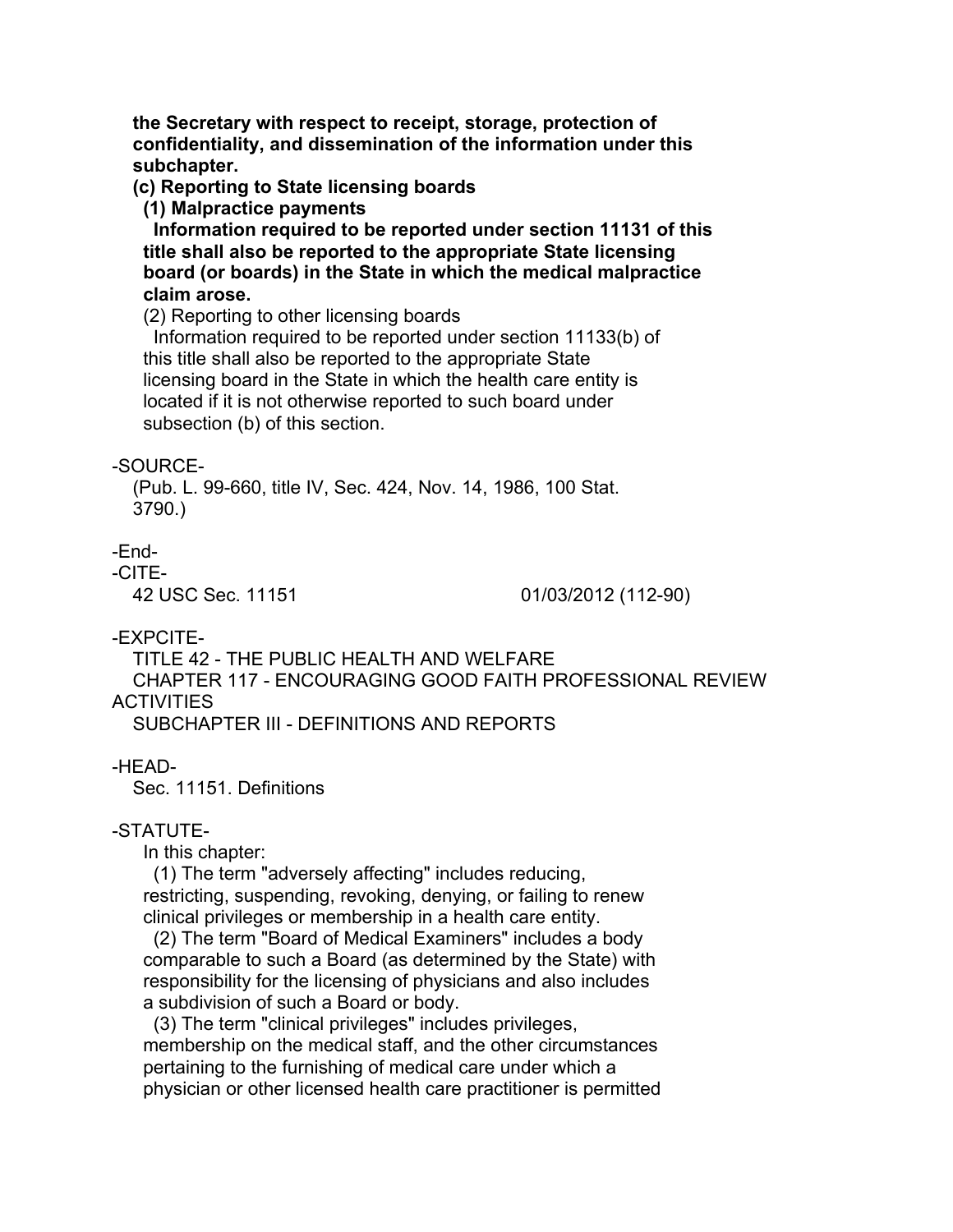to furnish such care by a health care entity.

(4)(A) The term "health care entity" means -

 (i) a hospital that is licensed to provide health care services by the State in which it is located,

 (ii) an entity (including a health maintenance organization or group medical practice) that provides health care services and that follows a formal peer review process for the purpose of furthering quality health care (as determined under regulations of the Secretary), and

 (iii) subject to subparagraph (B), a professional society (or committee thereof) of physicians or other licensed health care practitioners that follows a formal peer review process for the purpose of furthering quality health care (as determined under regulations of the Secretary).

 (B) The term "health care entity" does not include a professional society (or committee thereof) if, within the previous 5 years, the society has been found by the Federal Trade Commission or any court to have engaged in any anti-competitive practice which had the effect of restricting the practice of licensed health care practitioners.

 (5) The term "hospital" means an entity described in paragraphs  $(1)$  and  $(7)$  of section 1395 $x(e)$  of this title.

 (6) The terms "licensed health care practitioner" and "practitioner" mean, with respect to a State, an individual (other than a physician) who is licensed or otherwise authorized by the State to provide health care services.

 **(7) The term "medical malpractice action or claim" means a written claim or demand for payment based on a health care provider's furnishing (or failure to furnish) health care services, and includes the filing of a cause of action, based on the law of tort, brought in any court of any State or the United States seeking monetary damages.**

 **(8) The term "physician" means a doctor of medicine or osteopathy or a doctor of dental surgery or medical dentistry legally authorized to practice medicine and surgery or dentistry by a State (or any individual who, without authority holds himself or herself out to be so authorized).**

#### **Mass. Department of Public Health**

**Chapter 111: Section 51H. Reporting about healthcare-associated infections, serious reportable events, and serious adverse drug events; charges or reimbursement for resulting services prohibited**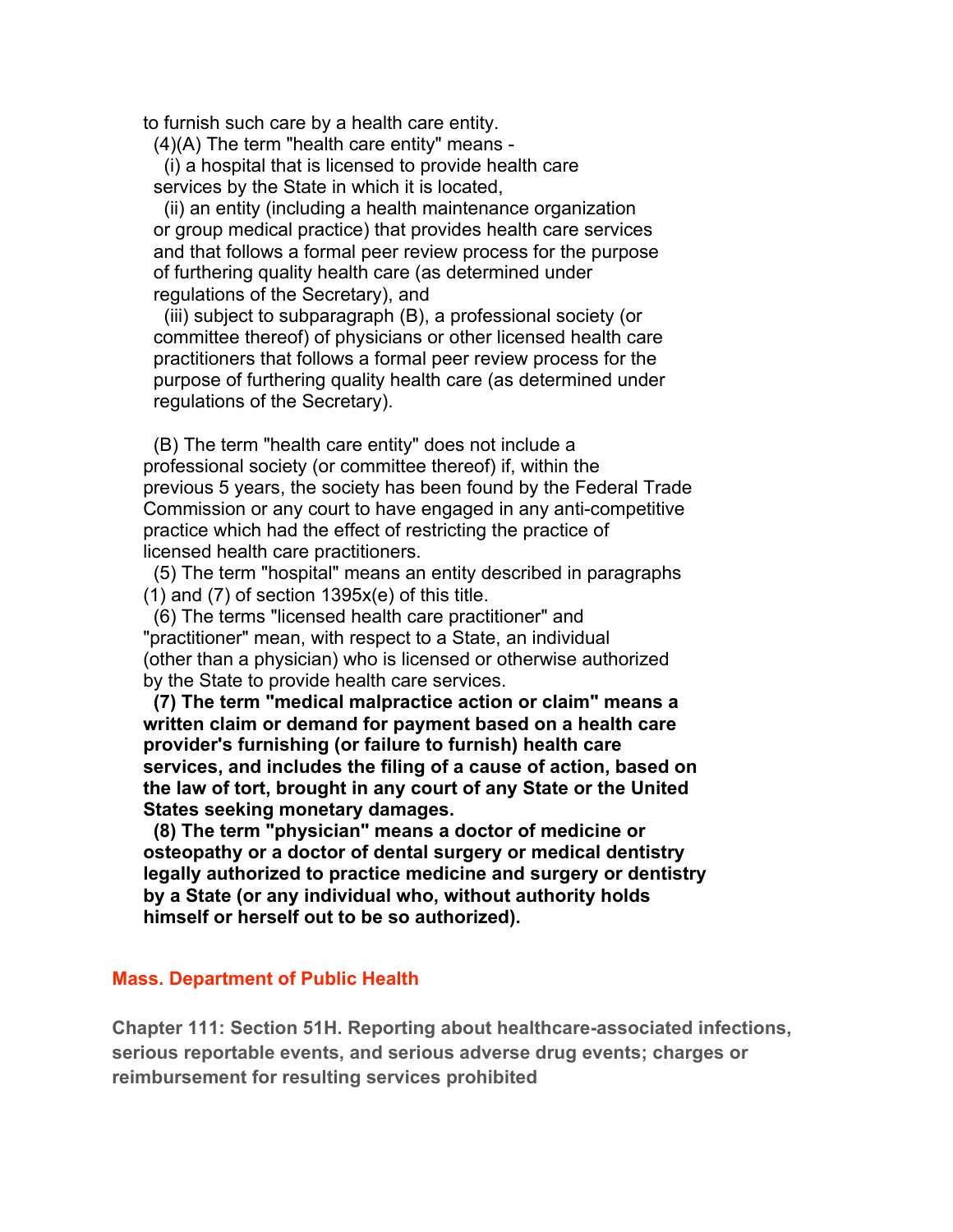*[ Subsections (a) to (c) as amended by 2008, 451, Sec. 65 effective October 1, 2012. See 2008, 451, Sec. 192. For text effective until October 1, 2012, see above.]*

Section 51H. (a) As used in this section the following words shall, unless the context clearly requires otherwise, have the following meanings:

"Facility'', a hospital, institution for the care of unwed mothers or clinic providing ambulatory surgery as defined by section 25B.

"Healthcare-associated infection'', a localized or systemic condition that results from an adverse reaction to the presence of an infectious agent or its toxins that: (i) occurs in a patient in a facility, (ii) was not present or incubating at the time of the admission during which the reaction occurs, and (iii) if occurring in a hospital, meets the criteria for a specific infection site as defined by the federal Centers for Disease Control and Prevention and its national health care safety network.

"Serious adverse drug event'', any preventable event that causes inappropriate medication use in a hospital or ambulatory surgical center that leads to harm to a patient, as further defined in regulations of the department.

**"Serious reportable event'', an event that results in a serious adverse patient outcome that is clearly identifiable and measurable, reasonably preventable, and that meets any other criteria established by the department in regulations.**

(b) A facility shall report data and information about healthcare-associated infections, serious reportable events, and serious adverse drug events. A serious reportable event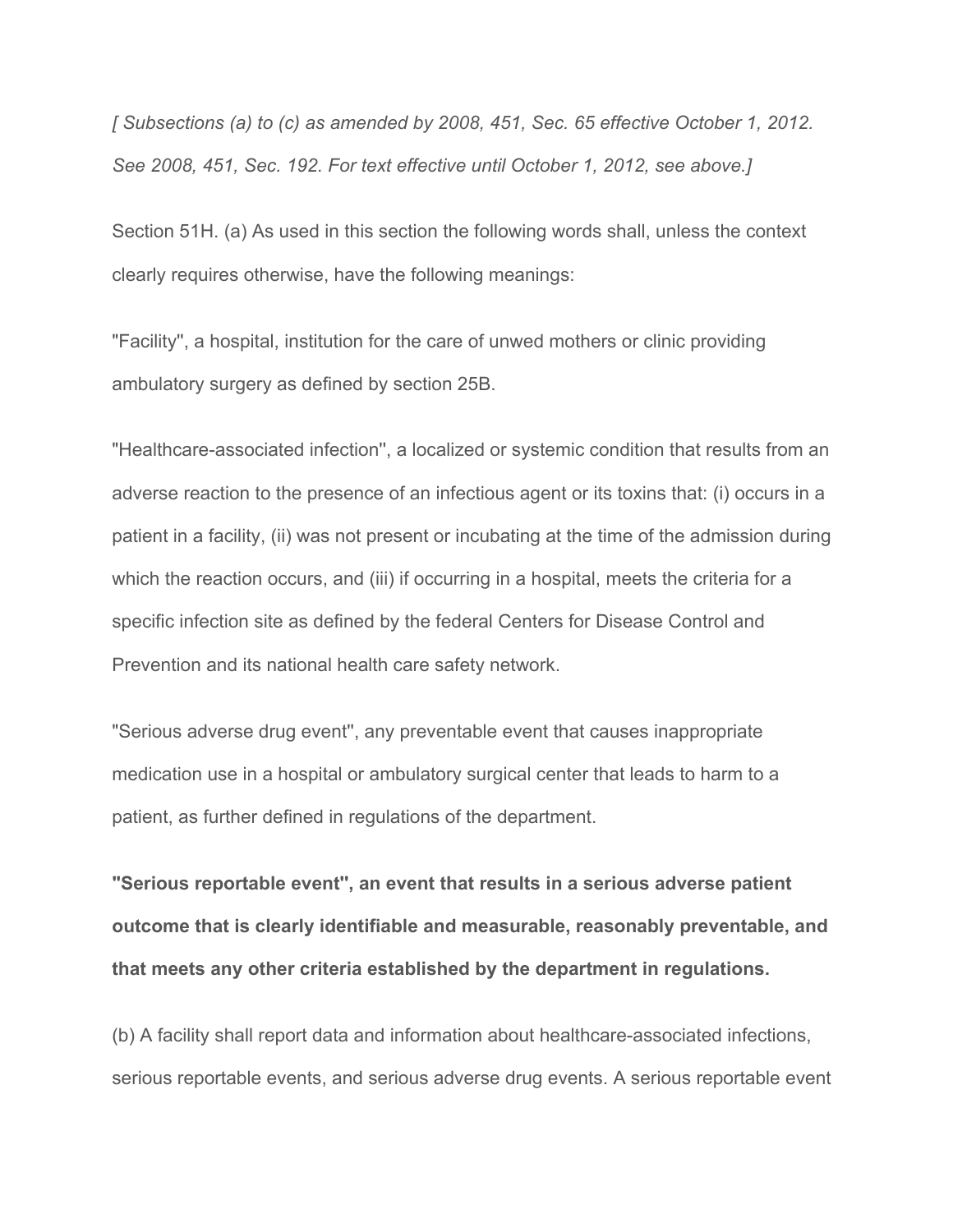shall be reported by a facility no later than 15 working days after its discovery. Reports shall be made in the manner and form established by the department in its regulations. The department may require facilities to register in and report to nationally recognized quality and safety organizations.

(c) The department, through interagency service agreements, shall transmit data collected under this section to the Betsy Lehman center for patient safety and medical error reduction and to the health care quality and cost council for publication on its consumer health information website. Any facility failing to comply with this section may: (i) be fined up to \$1,000 per day per violation; (ii) have its license revoked or suspended by the department; or (iii) be fined up to \$1,000 per day per violation and have its license revoked or suspended by the department.

*[ Subsection (d) as amended by 2008, 451, Sec. 65 does not take effect. See 2008, 451, Sec. 192 and 2012, 118, Secs. 18 and 69.]*

(d) The department shall promulgate regulations prohibiting a health care facility from charging or seeking reimbursement for services provided as a result of the occurrence of a serious reportable event. A health care facility shall not charge or seek reimbursement for **a serious reportable event** that the facility has determined, through a documented review process, and under regulations promulgated by the department, **was (i) preventable; (ii) within its control; and (iii) unambiguously the result of a system failure based on the health care provider's policies and procedures.**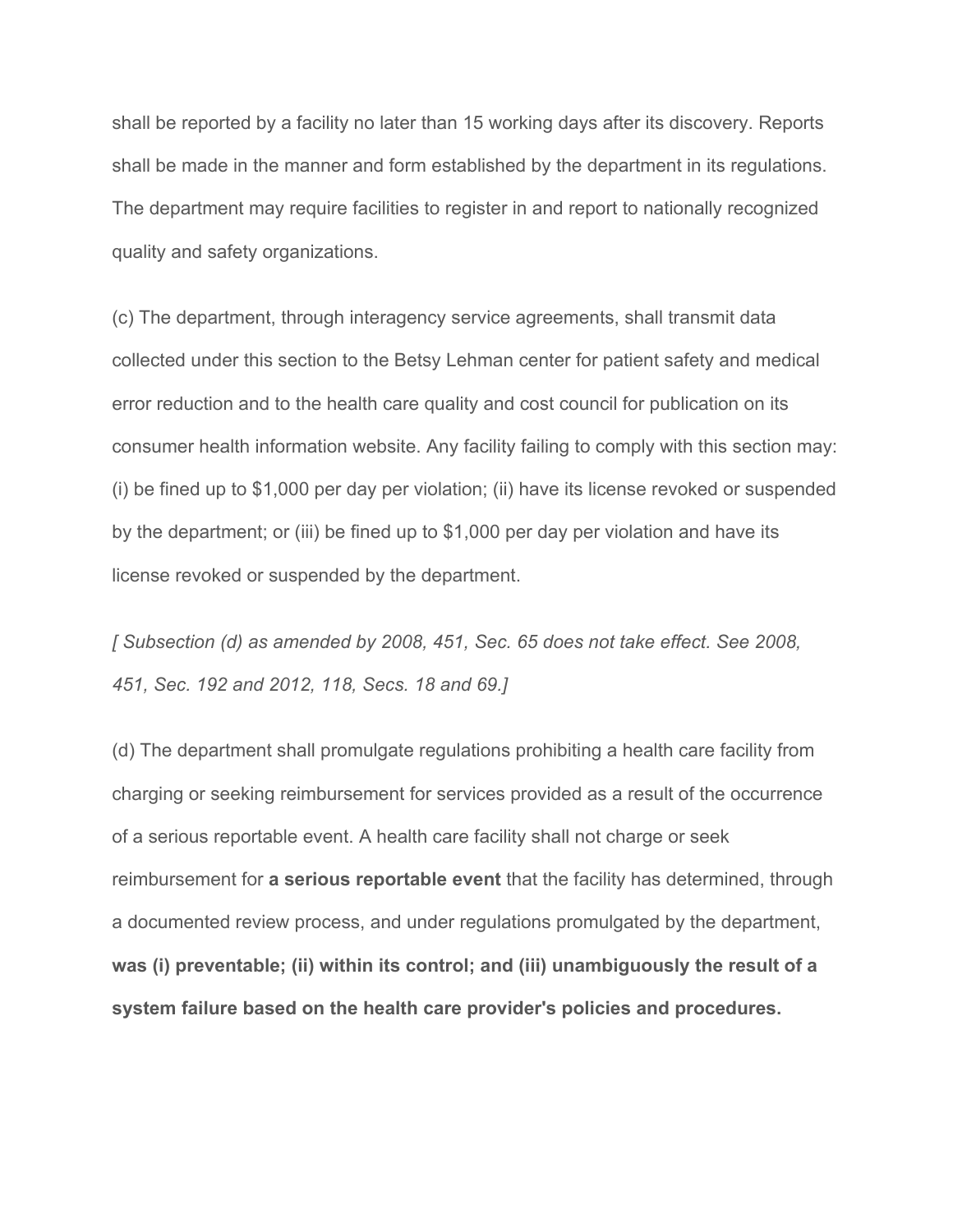*[ Subsection (d) as amended by 2012, 118, Sec. 18 effective October 1, 2012. See 2012, 118, Sec. 69. For text effective until October 1, 2012, see above.]*

## **Mass. Board of Registration in Medicine**

**Chapter 112 Section 5C.** Every insurer or risk management organization which provides professional liability insurance to a registered physician shall report to the board any claim or action for damages for personal injuries alleged to have been caused by error, omission, or negligence in the performance of such physician's professional services where such claim resulted in:

(a) A final judgment in any amount,

(b) A settlement in any amount, or

(c) A final disposition not resulting in payment on behalf of the insured.

Reports shall be filed with the board no later than thirty days following the occurrence of any event listed in paragraph (a), (b), or (c).

Such reports shall be in writing on a form prescribed by the board and shall contain the following information:

(a) the name, address, specialty coverage, and policy number of the physician against whom the claim is made; and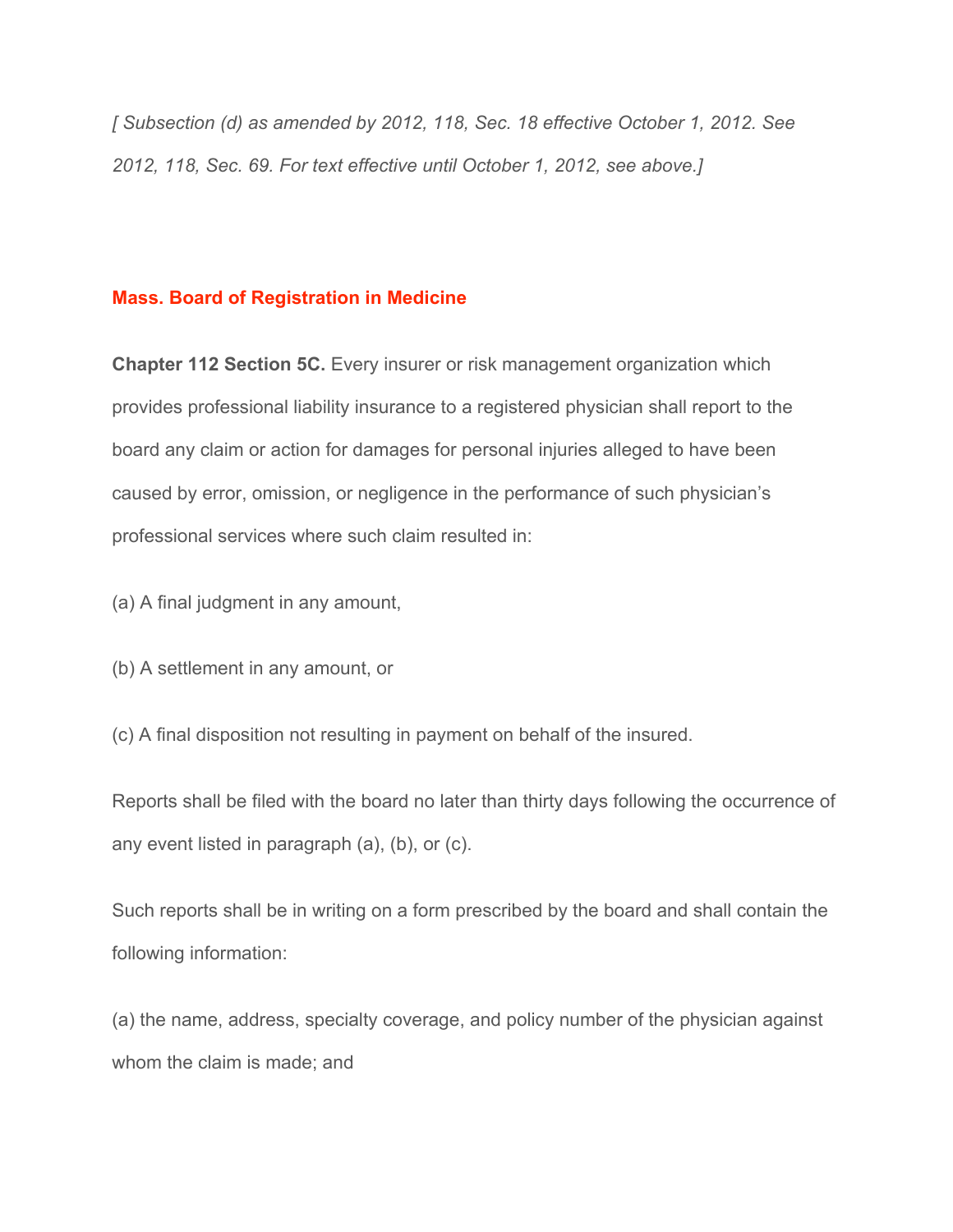(b) name, address and age of the claimant or plaintiff; and

(c) nature and substance of the claim; and

(d) date when and place at which the claim arose; and

(e) the amounts paid, if any, and the date and manner of disposition, judgment, settlement, or otherwise; and

(f) the date and reason for final disposition, if no judgment or settlement; and

(g) such additional information as the board shall require. No insurer or its agents or employees shall be liable in any cause of action arising from reporting to the board as required in this section.

**Chapter 112 Section 5E.** Any registered physician who does not possess professional liability insurance shall report to the board every settlement or arbitration award of a claim or action for damages for death or personal injury caused by negligence, error or omission in practice, or the unauthorized rendering of professional services by such physician. Such report shall be made within thirty days after any such settlement agreement has been reduced to writing thereto or thirty days after service of such arbitration award on the parties and signed by all the parties. Failure of the physician to comply with the provisions of this section is an offense punishable by a fine of not more than five hundred dollars. Knowing and intentional failure to comply with the provisions of this section, or conspiracy or collusion not to comply with the provisions of this section, or to hinder or impede any other person in such compliance is an offense